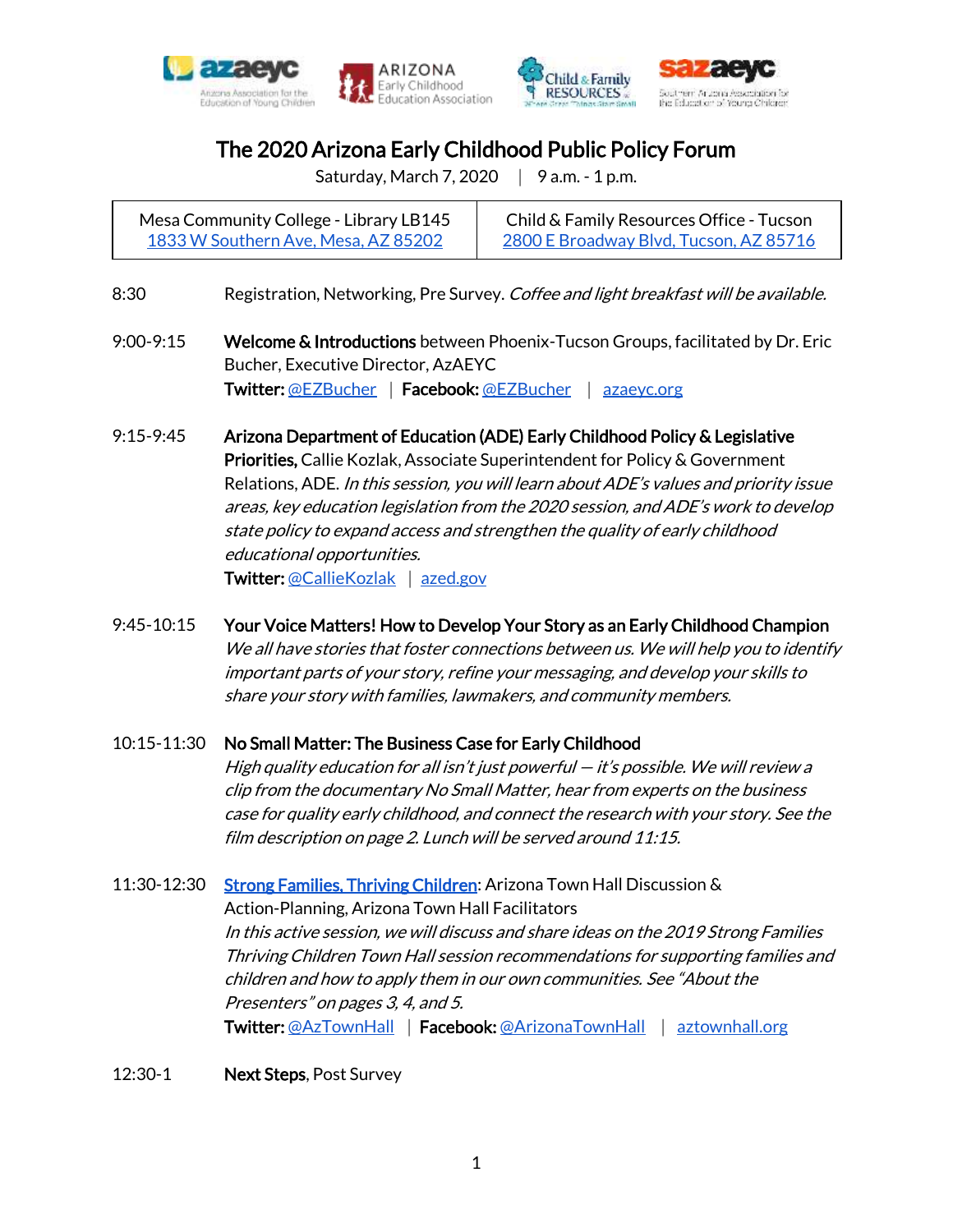







Collaboration: This event is a collaboration between AzAEYC, Arizona Early Childhood Education Association, Child & Family Resources, and SAZAEYC and is sponsored by a grant from the Robert Wood Johnson Foundation in partnership with Child Care Aware of America and NAEYC.

Social Media & Photos: We encourage you to take photos of your experience and post on Facebook, Twitter, and/or Instagram! Tag our organizations. Use the hashtags: #AzPPF, #ECEwins, #EquityinECE, #ECEadvocacy.

Handouts, Articles & Resources: Handouts and resources will be available electronically at [azaeyc.org/advocacy-policy.](https://www.azaeyc.org/advance-our-profession/advocacy-policy-arizona/)

Here are some additional resources, articles, and support documents:

- [Arizona Association for the Education of Young Children \(azaeyc.org\)](https://www.azaeyc.org/)
	- [Arizona Advocacy and Public Policy](http://www.azaeyc.org/advance-our-profession/advocacy-policy-arizona) [\(azaeyc.org/advocacy-policy\)](https://www.azaeyc.org/advance-our-profession/advocacy-policy-arizona/)
- [Arizona Early Childhood Alliance \(azeca.org\)](https://azeca.org/)
- [Arizona Early Childhood Education Association \(azece.org\)](http://azece.org/)
- [Arizona Town Hall \(aztownhall.org\)](http://aztownhall.org/)
	- ["Strong Families Thriving Children"](http://aztownhall.org/resources/Documents/112%20Strong%20Families%20Thriving%20Children/112%20Strong%20Families%20Thriving%20Children%20Highlights%20web.pdf) (aztownhall.org/112 Town Hall)
- [Child & Family Resources \(childfamilyresources.org\)](https://www.childfamilyresources.org/)
	- [Childcare Resource & Referral -](https://www.azccrr.com/) Arizona [\(azccrr.com\)](https://www.azccrr.com/)
- **Expect More Arizona** (expectmorearizona.org)
	- o [The 2020 Action Center](https://www.expectmorearizona.org/takeaction/) [\(expectmorearizona.org/takeaction\)](https://www.expectmorearizona.org/takeaction/)
	- Request to Speak: Easy Ways to Weigh in on Education Bills [\(expectmorearizona.org/blog/2019/02/12/requesttospeak\)](https://www.expectmorearizona.org/blog/2019/02/12/requesttospeak/)
	- [Register to Vote](https://www.expectmorearizona.org/show/register-vote/) [\(expectmorearizona.org/show/register-vote\)](https://www.expectmorearizona.org/show/register-vote/)
- **[First Things First \(firstthingsfirst.org\)](https://www.firstthingsfirst.org/)** 
	- [Take Action](https://www.firstthingsfirst.org/take-action/) [\(firstthingsfirst.org/take-action\)](https://www.firstthingsfirst.org/take-action/)
- **National Association for the Education of Young Children** (naeyc.org)
	- [America for Early Ed](http://americaforearlyed.org/resources/) [\(americaforearlyed.org\)](http://americaforearlyed.org/): With a commitment to expanding opportunity, supporting excellence and equity, and valuing early childhood educators, America for Early Ed serves as a mobilizing hub to ensure that candidates and policymakers from both sides of the aisle embrace early learning as essential.
	- [Power to the Profession](https://www.naeyc.org/our-work/initiatives/profession) [\(naeyc.org/our-work/initiatives/profession\)](https://www.naeyc.org/our-work/initiatives/profession): NAEYC's Power to the Profession initiative aims to establish a shared framework of career pathways, knowledge and competencies, qualifications, standards, and compensation that unifies the entire profession. This will lead to a comprehensive policy and financing strategy for their systemic adoption and implementation.
- **Southern Arizona Association for the Education of Young Children** (sazaeyc.org)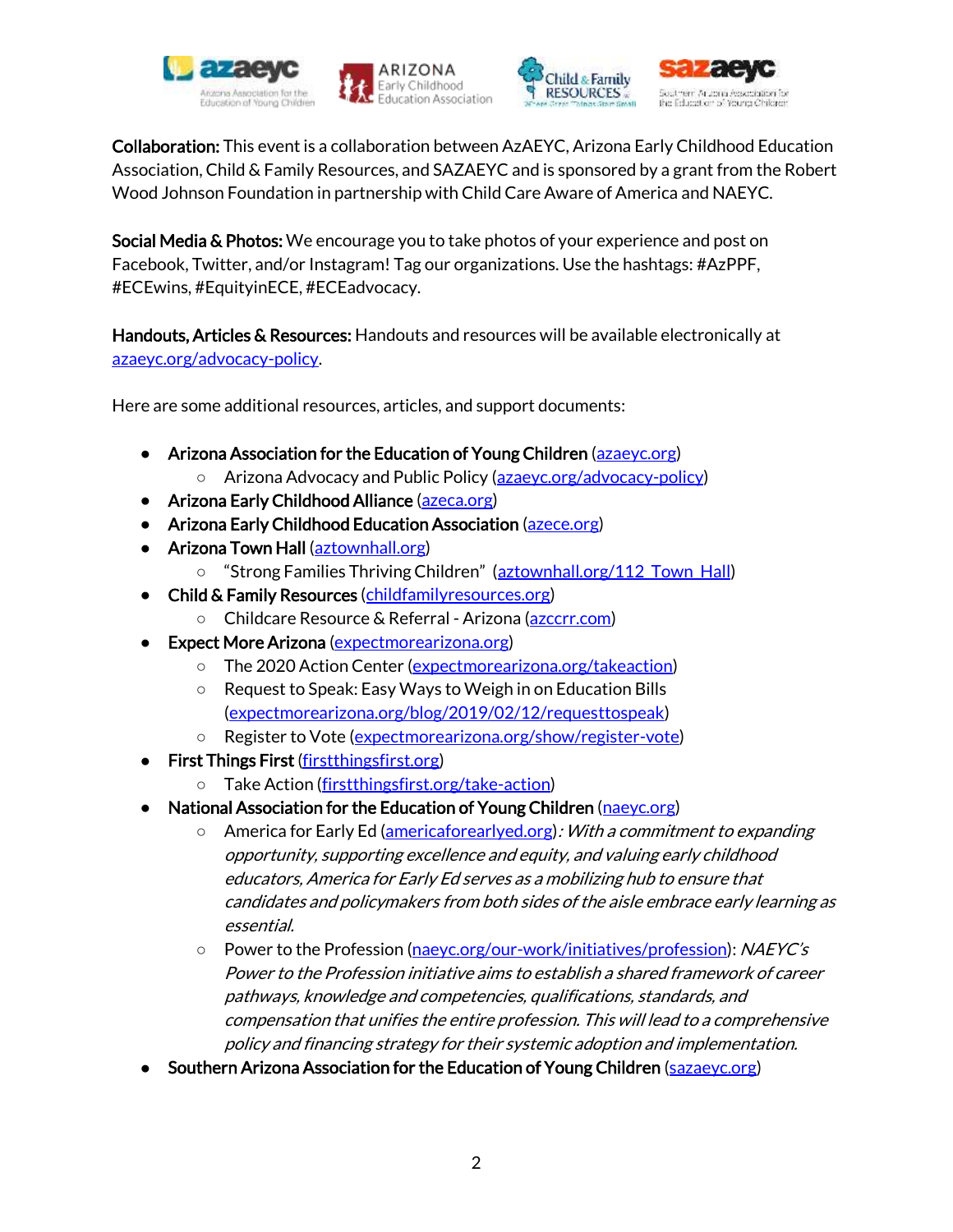







# About No Small Matter

OUR FUTURE DEPENDS ON OUR YOUNGEST CITIZENS. ON HOW MANY WORDS THEY HEAR IN THEIR FIRST MONTHS OF LIFE. ON HOW OFTEN THEY ARE HELD. ON THE KINDS OF EXPERIENCES THEY HAVE.

No Small Matter is a feature-length documentary film and national engagement campaign that brings public attention to this vital question by sharing powerful stories and stunning truths about the human capacity for early intelligence and the potential for quality early care and education to benefit America's social and economic future. This multifaceted project reveals how our country is raising its youngest citizens, why making the most of this time in their lives is so crucial, and most importantly, what we can do to change the perception of when learning begins. The first major theatrical documentary to tackle this topic, No Small Matter is designed to kick-start the public conversation about early care and education. The ultimate goal: to produce an entertaining, accessible, and inspiring film that redefines the audience's understanding of the issue and helps drive it to the top of the political agenda [\(nosmallmatter.com/about-the-film\)](https://www.nosmallmatter.com/about-the-film).

## About the Presenters

Callie Kozlak is Associate Superintendent for Policy & Government Relations at the Arizona Department of Education. As part of the agency's leadership team, she oversees the agency's policy development and government relations work. Prior to joining ADE, Kozlak was the Field Campaign Manager for Education Policy at UnidosUS, where she oversaw a multi-state campaign advocating for civil rights policies to support the academic success of Latinos and other historically underserved groups of students. She also served at the US Department of Education, under the Obama Administration, where her work focused on federal regulations under the Every Student Succeeds Act (ESSA) as well as leading educator engagement initiatives. She received her B.A. from Boston College and her M.Ed. in Early Childhood Curriculum and Instruction from George Mason University, while teaching Pre-K and first grade in Washington, DC as a classroom teacher.

### Arizona Town Hall – MESA Facilitators

Tara Jackson has served as President of the Arizona Town Hall since July of 2006. In that capacity, she works with diverse Arizonans from around the state to create informed community and statewide sessions where participants discuss challenging political and social topics in a manner that builds consensus and creates blueprints for positive change. She also frequently acts as a facilitator and consultant for government and private organizations. Prior to joining the staff of Arizona Town Hall, Tara practiced law in the area of employment and commercial litigation for sixteen years. In addition to her law practice, Tara taught as an Adjunct Professor for ASU's Law School and has served in numerous positions for both state and federal bar associations. She has also served in various leadership or advisory positions for other non-profit and educational organizations.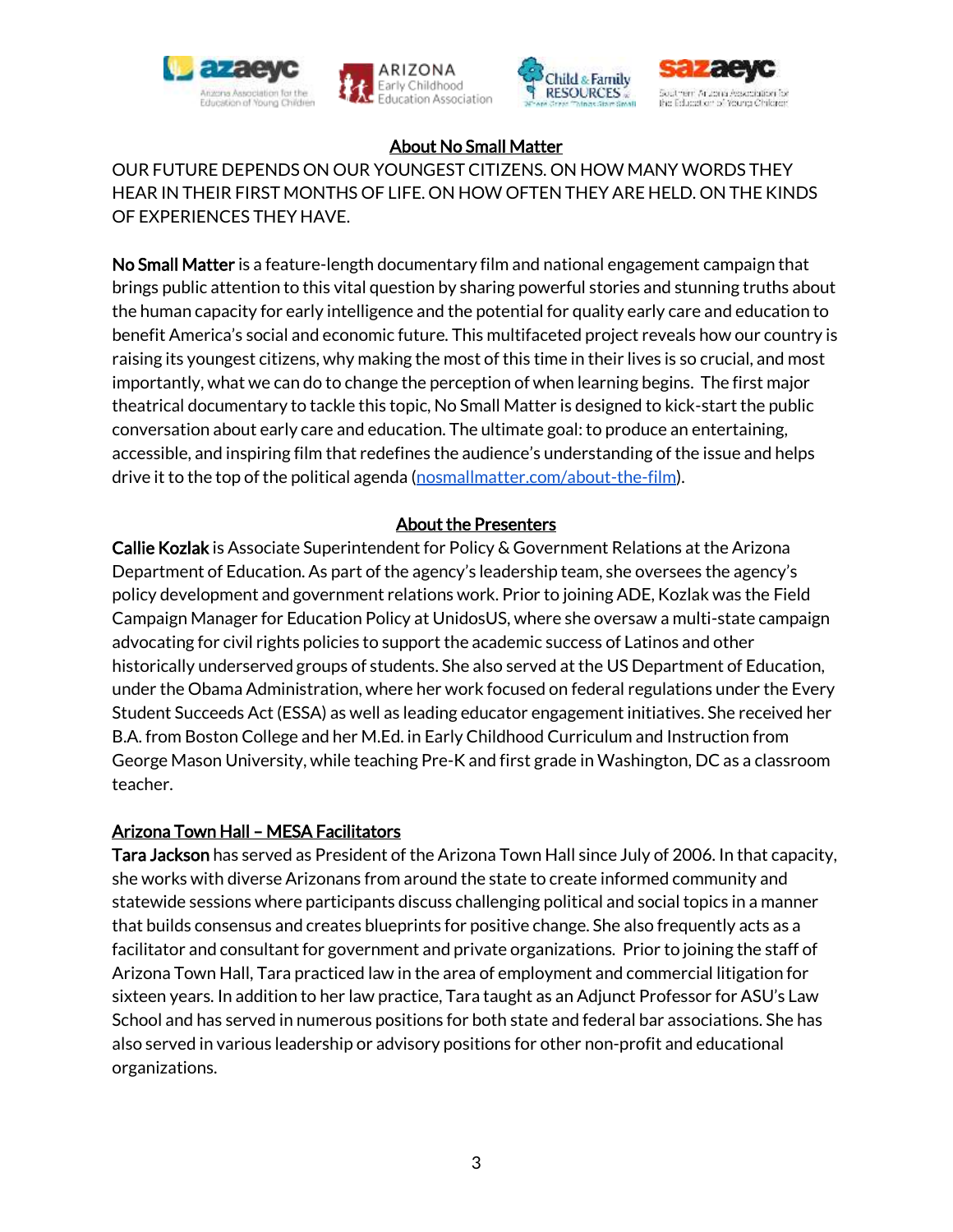





the Education of Young Children

Janene Miller, a Global Leadership Certificate Program graduate of the American Graduate School of International Management (Thunderbird), has a Mechanical Engineering Bachelor of Science degree from Cal Poly State University, San Luis Obispo, and a Bachelor of Arts degree in Government from Pomona College. Retired from Salt River Project (SRP) after 28 years, management positions included: Director of Talent Management, Manager of Forecasting, Research and Economic Development, and others. Prior to SRP, Miller worked for San Diego Gas and Electric. Jan currently volunteers with Arizona Town Hall, SEED SPOT, and supports several other organizations. Past activities include board offices on the ASU Preparatory Academy Board, PBS Channel Eight Community Advisory Board, and Phoenix Collegiate Academy (PCA) Boards. Jan received the 65 Roses Outstanding Volunteer Award from the Arizona chapter of the Cystic Fibrosis Foundation, as well as the twice recipient of the SRP Karl Able Volunteer Award.

Mary Mangotich Grier is a retired attorney and community volunteer. She is married to Michael Grier, and they have two adult children. Mary worked as an assistant city attorney for the City of Phoenix from 2007 to 2014, and as an assistant attorney general for the State of Arizona, from 1994 to 2007. Before entering public service, Mary worked for Bilby & Shoenhair in Tucson, and with Horan, Lloyd, Karachale, Dyer, Horan & Schwartz in Monterey, California. Mary has also served the state bar, the courts and the community in a variety of leadership and service positions. Mary has been an Arizona Town Hall volunteer since the early 1980s and currently serves on the Training and Development Committees. She is vice president and a member of the board of Musician Enrichment Foundation, an active member of Soroptimist International of Phoenix and the trustee of the Agnese Nelms Haury Trust.

Evelyn Casuga serves part time as Senior Advisor Community Relations for the President at Central Arizona College and Director, Community and Economic Prosperity for Center for the Future of Arizona. Born and raised in central California, Evelyn received her Masters of City and Regional Planning from the University of California, Berkeley and her undergraduate degree from the University of California, Santa Cruz. Evelyn retired in 2014 from APS after 25 years. In addition to volunteering with Arizona Town Hall, her civic activities include board memberships with Business Development Finance Corporation, Friends of Public Radio Arizona, Growth Partners Arizona, and Pinal Alliance for Economic Growth. Evelyn and her husband, Jerry Stabley, reside in Casa Grande, Arizona.